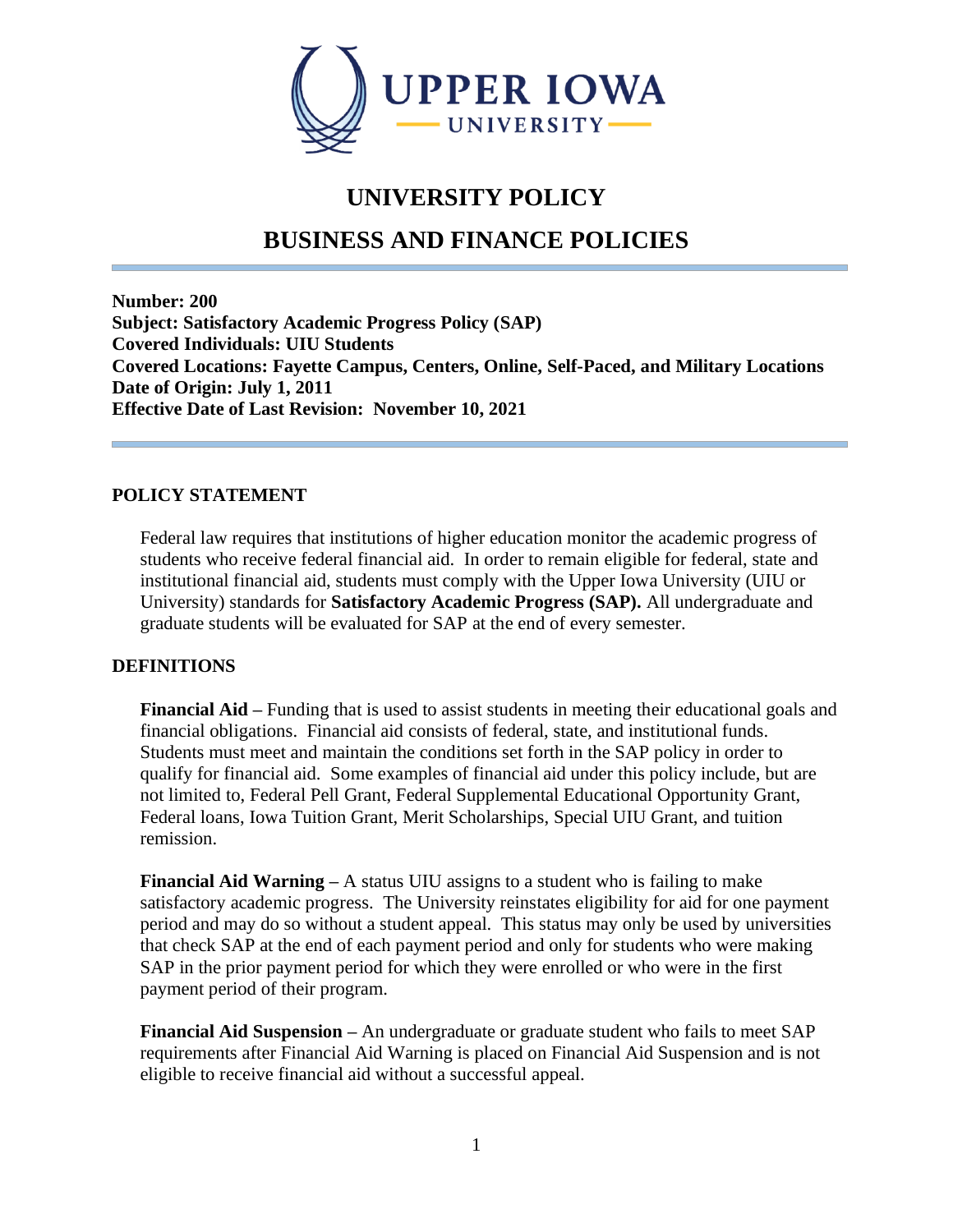**Appeal –** A process by which a student who is not meeting SAP standards petitions the UIU's Satisfactory Academic Progress Appeals Committee for reconsideration of their eligibility for FSA funds.

**Financial Aid Probation –** A status UIU assigns to a student who is failing to make satisfactory academic progress and who successfully appeals. Eligibility for aid may be reinstated for one payment period.

**Maximum Timeframe –** A period no longer than 150 percent of the published length of the program.

**Payment Period** – Is the length of a semester. Example, Fall Semester (August – December).

## **POLICY**

## **A. SAP Requirements**

- **1. Qualitative Measure (Grade Point Average)**
	- An undergraduate student must maintain a cumulative grade point average (GPA) as described below.
		- Freshman 1.75 GPA (0 to less than 30)
		- Sophomore 1.90 GPA (30 to less than 60)
		- **Junior and above 2.0 GPA (Greater than or equal to 60)**
	- A graduate student must maintain a cumulative grade point average (GPA) as described below.
		- $\blacksquare$  2.5 GPA (1-6 completed credits)
		- $\blacksquare$  3.0 GPA (7+ completed credits)
	- The following count towards the SAP GPA:
		- Remedial (Developmental) Courses
		- **Prerequisite Courses**
	- The following do not count towards the SAP GPA:
		- **Incompletes**
		- **Withdrawals**
		- Non-Attendance
		- **Preparatory (Foundation) Courses**

## **2. Quantitative Measure: Pace of Progression (Credit Hours)**

- A student must successfully complete a minimum of 66.7% (rounded from 2/3) of all (cumulative) attempted credits.
- For example: Student attempts 100 credits; he/she must complete 67 credits.
- The following count towards the SAP Quantitative Measure:
	- Repeat Courses
	- **•** Withdrawals
	- **Incompletes**
	- Remedial (Developmental) Courses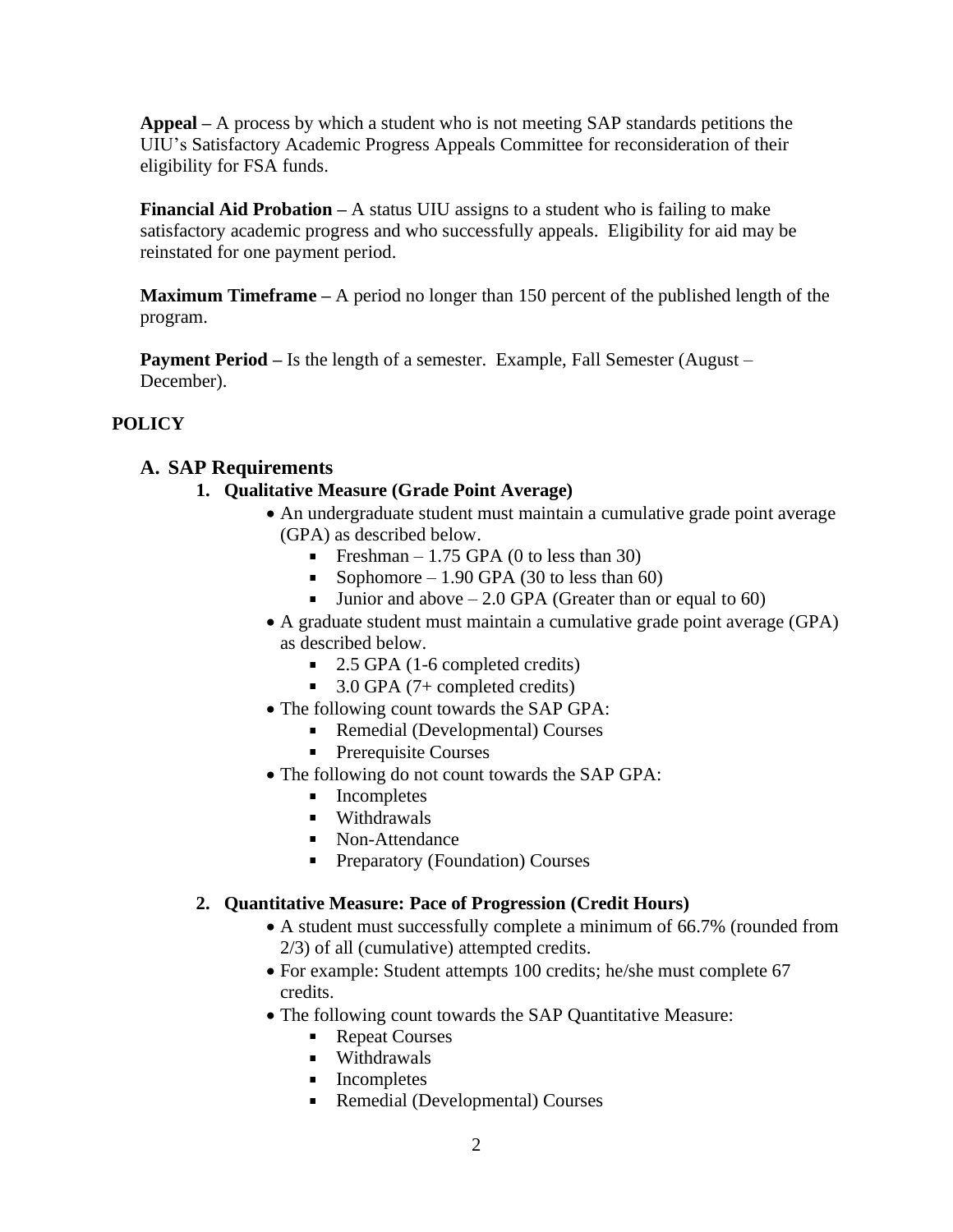- Preparatory (Foundation) Courses
- **Prerequisite Courses**
- The following do not count towards the SAP Quantitative Measure:
	- Correspondence (Self-Paced) Courses
	- $\blacksquare$ Audit Courses
- Transfer credits are counted in the calculation, but not in the cumulative GPA.

#### *Quantitative Formula:*

*Successfully completed credits / Attempted credits = Quantitative Measure*

#### **3. Maximum Timeframe Measurement (Total Allowable Credits)**

- Students must complete their degree requirements within 150 percent of the published length of their program (number of credits needed to complete degree requirements). For example, a program requiring 120 credits to graduate will be limited to 180 credits of financial aid eligibility. All coursework is counted including, but not limited to, repeat and incomplete coursework, transfer credits, and coursework completed for a prior degree or major for which a degree was not conferred.
- Any student who has exceeded the maximum timeframe and/or who mathematically cannot finish the program within this period will be considered ineligible for financial aid.
- The following count towards the SAP Maximum Timeframe:
	- Courses with assigned grades of F
	- **Withdrawals**
	- **Incompletes**
	- Repeated Courses
	- Remedial (Developmental) Courses
	- **Preparatory (Foundation) Courses**
	- Prerequisite Courses  $\mathbf{u}$

## **B. Failure to Meet SAP Requirements**

## **1. Financial Aid Warning**

• An undergraduate or graduate student who does not meet SAP requirements will be placed on Financial Aid Warning which allows the student to receive financial aid for one additional semester. The student will be evaluated for SAP again at the end of the warning period.

## **2. Financial Aid Suspension**

- An undergraduate or graduate student who fails to meet SAP requirements after Financial Aid Warning is placed on Financial Aid Suspension and is not eligible to receive financial aid without a successful appeal. Should the student not wish to appeal, the student must meet SAP requirements before aid eligibility can be re-established.
- The Financial Aid Office will attempt to notify any student currently receiving financial aid who is placed on Financial Aid Suspension.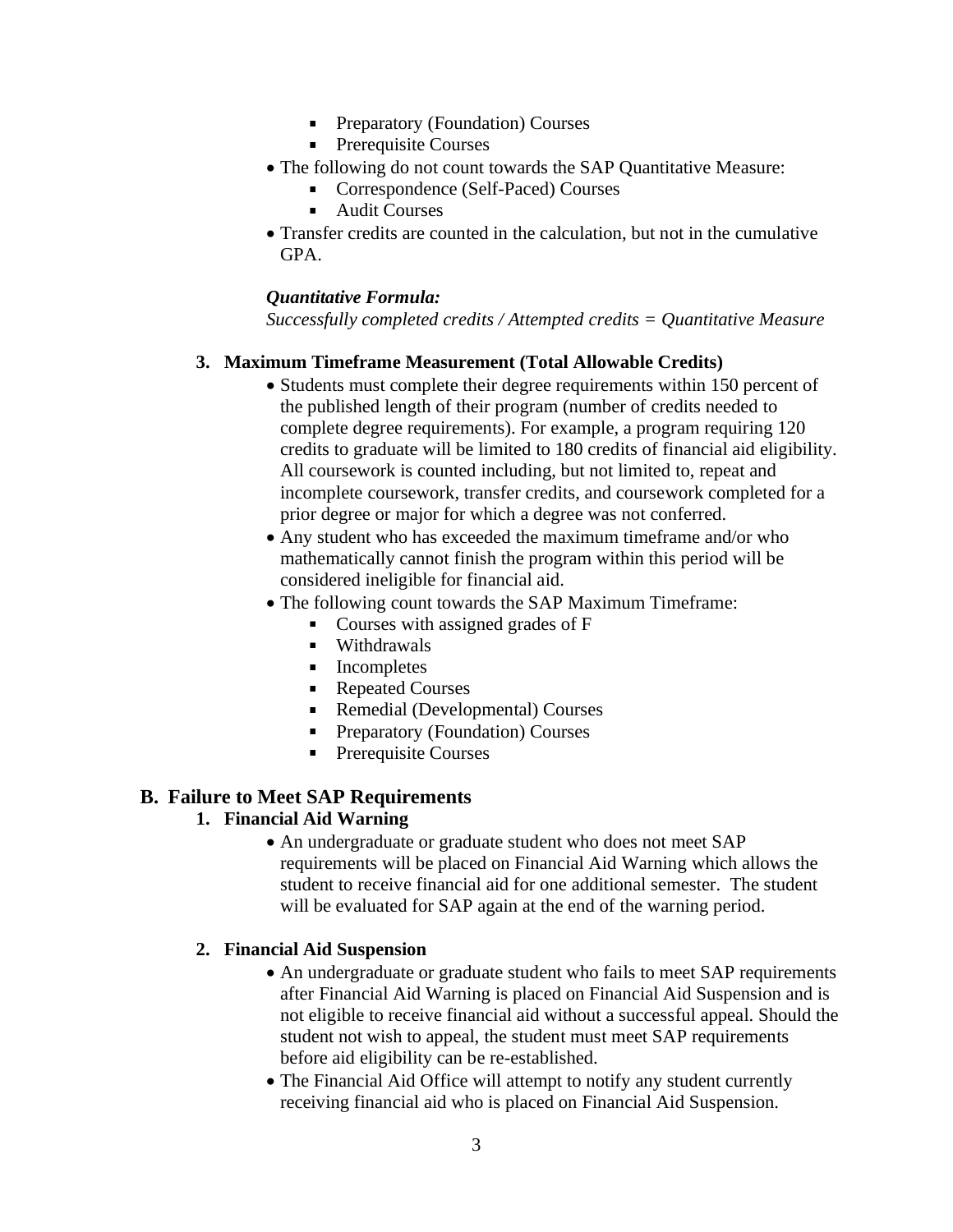However, failure to receive such notification does not relieve the student of the requirement to read, understand, and follow the SAP requirements for financial aid recipients.

### **3. Financial Aid Probation**

• An undergraduate or graduate student who has successfully appealed a Financial Aid Suspension will be placed on Probation for one semester. If the student meets the SAP standards at the end of the Probation semester, the student's SAP status will reset back to passing SAP. If they do not meet the SAP standards at the end of their Probation, the student will be placed back into Financial Aid Suspension.

### **RULES, PROCEDURES, GUIDELINES, FORMS, AND OTHER RELATED RESOURCES**

## • **Rules**

## **1. Transfer Credit**

• UIU will count transfer credits accepted toward a student's educational program as both attempted and successfully completed hours. These credits will be included in quantitative and maximum timeframe calculations but excluded from the semester qualitative measurement calculations.

## **2. Attempted Credits**

• All credits are part of the calculation, including, but not limited to, repeat and incomplete coursework, transfer credits, and coursework completed for a prior degree, major for which a degree was not conferred, regardless of receiving financial aid.

## **3. Incompletes and Withdrawals**

- Courses with incomplete (I) and withdrawal (AW or W) grades at the time of the SAP review count as attempted hours but are not counted as successfully completed hours.
- The first SAP Evaluation will be conducted on the Tuesday following the last day of the semester. An official SAP evaluation will be completed on Monday of the next week for any student with an incomplete grade or non-recorded grade. A student **WILL NOT** receive financial aid for the following semester until all grades are entered and it has been determined that the student passes satisfactory academic progress.
- Faculty must have all grade changes completed on the second Friday following the last day of the semester.

## **4. Change of Grade**

• As grade changes from past courses are posted to a student's academic record, a recalculation of SAP for the related semester will be performed. These recalculations are performed on a regular basis.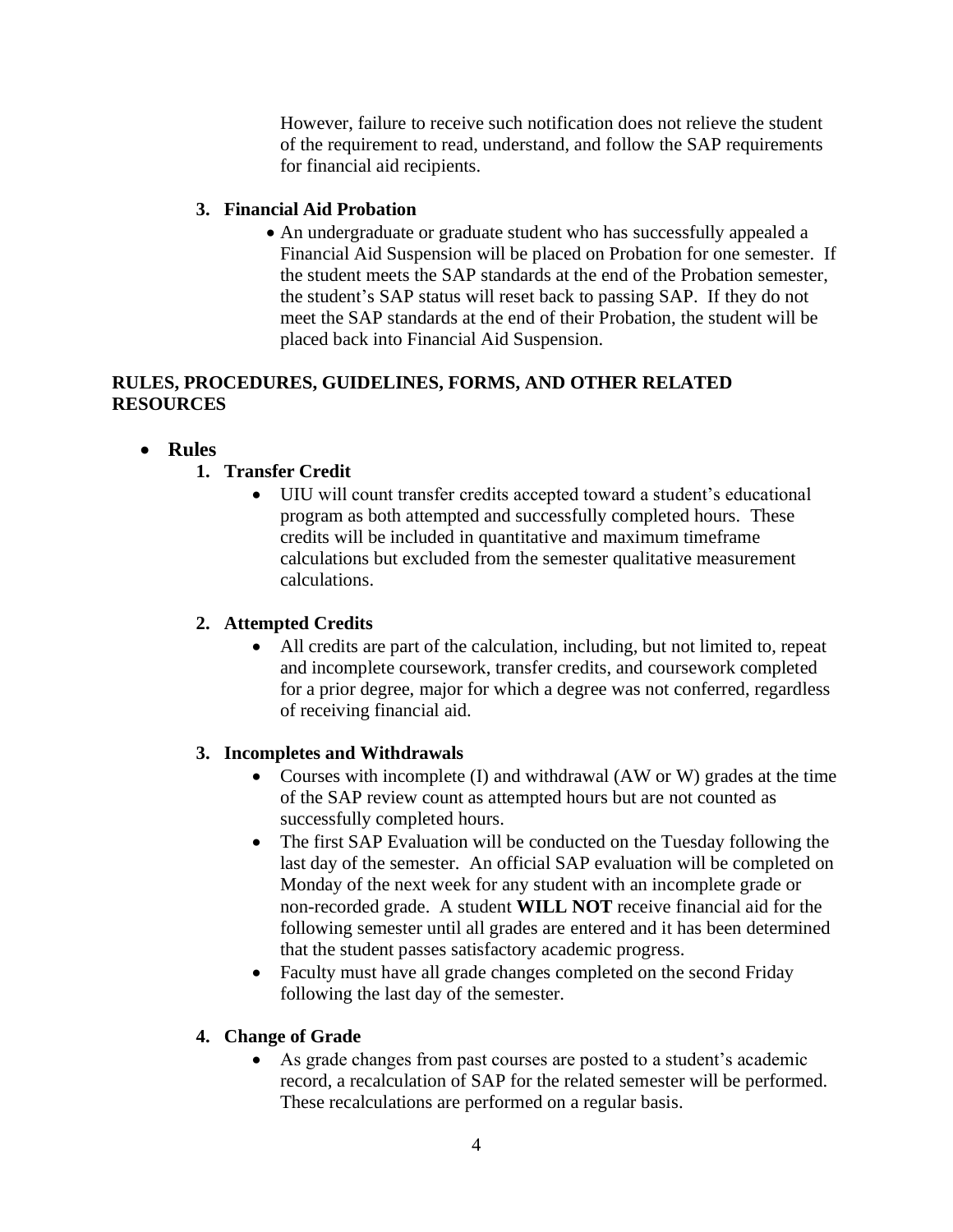### **5. Repeat Courses**

• Courses that are repeated will count in attempted hours. Repeated courses that are excluded from the academic record will not count as successfully completed hours or in the GPA calculation.

#### **6. Drop and Non-Attendance Courses**

• Courses that are dropped prior to the start of the module and courses with a non-attendance (NA) code are not counted in attempted or successfully completed hours, except when a student has retained an overpayment.

#### **7. Remedial (Developmental) Coursework**

• Students enrolled in a degree-granting program may receive financial aid for remedial coursework. However, federal regulations prohibit the receipt of financial aid for more than 30 semester hours of remedial course work.

## **8. Preparatory (Foundation) Courses**

• Courses that a student is required to take in order to enroll in an eligible degree program are to be considered preparatory courses. The courses are preparatory to the degree, not a part of the degree requirements. Applicants who need to take preparatory coursework at UIU prior to being eligible for final admission into a degree program may be able to receive a limited amount of funding through the Federal Direct Loan program.

## • **Procedures**

## **1. SAP Determination**

• The Financial Aid Office evaluates SAP for all students (excluding selfpaced students) at the end of each semester of their current academic year to determine financial aid eligibility for the next semester. Self-paced students will be evaluated in the following semester evaluation after grades have been posted. For example, if the grade for the self-paced student was entered November 30<sup>th</sup>, the SAP evaluation will be conducted at the end of the fall semester. Students who have failed to meet federal SAP requirements are ineligible to receive any federal or state financial aid.

#### **2. SAP Notification**

• Students who have failed to meet SAP at the semester evaluation will receive a notification to their UIU email addresses and a letter sent to their preferred mailing addresses displayed in Jenzabar. Academic advisors will be notified through email.

#### **3. SAP Appeal**

• Students are not eligible for a SAP appeal while on Academic Suspension, as determined by the Standards for Academic Standing (SAS) review committee.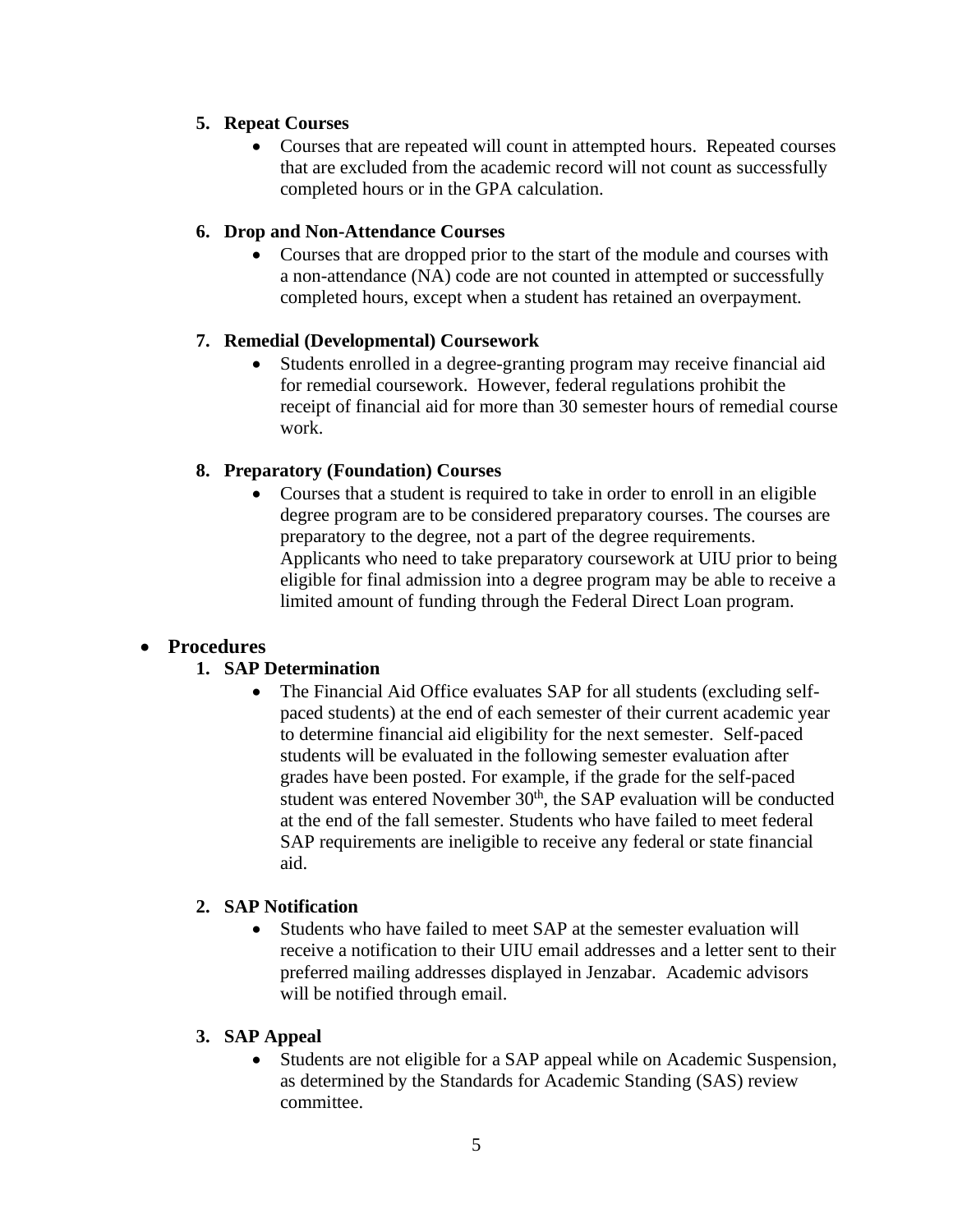- A student with **extenuating circumstances** may appeal the denial of student financial assistance by submitting a SAP Appeal Form. It is recommended that this form be submitted within five (5) business days from the day the **Notice of SAP Suspension** was sent. For example, if the failure notice was sent on a Tuesday, the student should submit the SAP Appeal Form by the following Tuesday. Late appeals may be considered, but the student cannot receive financial aid for the next session of enrollment until a successful appeal is confirmed by the SAP Committee.
	- The appeal must be made in writing, addressed to the Satisfactory Academic Progress Committee and include the following documentation:
		- Completed Satisfactory Academic Progress (SAP) Appeal Form.
		- $\blacksquare$ A letter written and signed by the student describing why the student has failed SAP and what has changed that will allow the student to successfully meet SAP in the future.
		- A physician's note if the appeal is based on medical circumstances. In accordance with HIPAA privacy rules, documentation should never include medical records or copies of prescriptions.
		- Additional supportive documents, if appropriate.
		- An academic plan must also be included with the appeal.  $\blacksquare$
- Extenuating Circumstances **(timeframe must be within either the warning or suspension semester)**
	- Death of an immediate family member  $\mathbf{u}$
	- Major medical issue (i.e. requires hospitalization) experienced by the student or an immediate family member of the student
	- Domestic Violence
	- $\blacksquare$ Involuntary call to active military duty
	- Documented learning disability
- Extenuating circumstances must have occurred during the timeframe of the warning or suspension semester.
- Only one approved appeal per each level of education will be allowed. (One for undergraduate and one for graduate level). *Additional appeals may be reviewed for special circumstances (ex. multiple military deployments).*

#### **4. SAP Academic Plan**

If a student is unable to feasibly meet all SAP requirements within one semester, an academic plan must be developed with the student's academic advisor. The academic plan will outline grade and course requirements that will allow the student to successfully meet SAP. If necessary, the academic plan may extend beyond the current academic year. If the SAP Academic Plan will extend beyond the current academic year then the student must meet the minimum 2.0 GPA each semester going forward at a minimum. Should the student fail to meet the semester 2.0 GPA requirement the student would move to SAP Suspension. If SAP failure was based on the quantitative measure only, it is not necessary to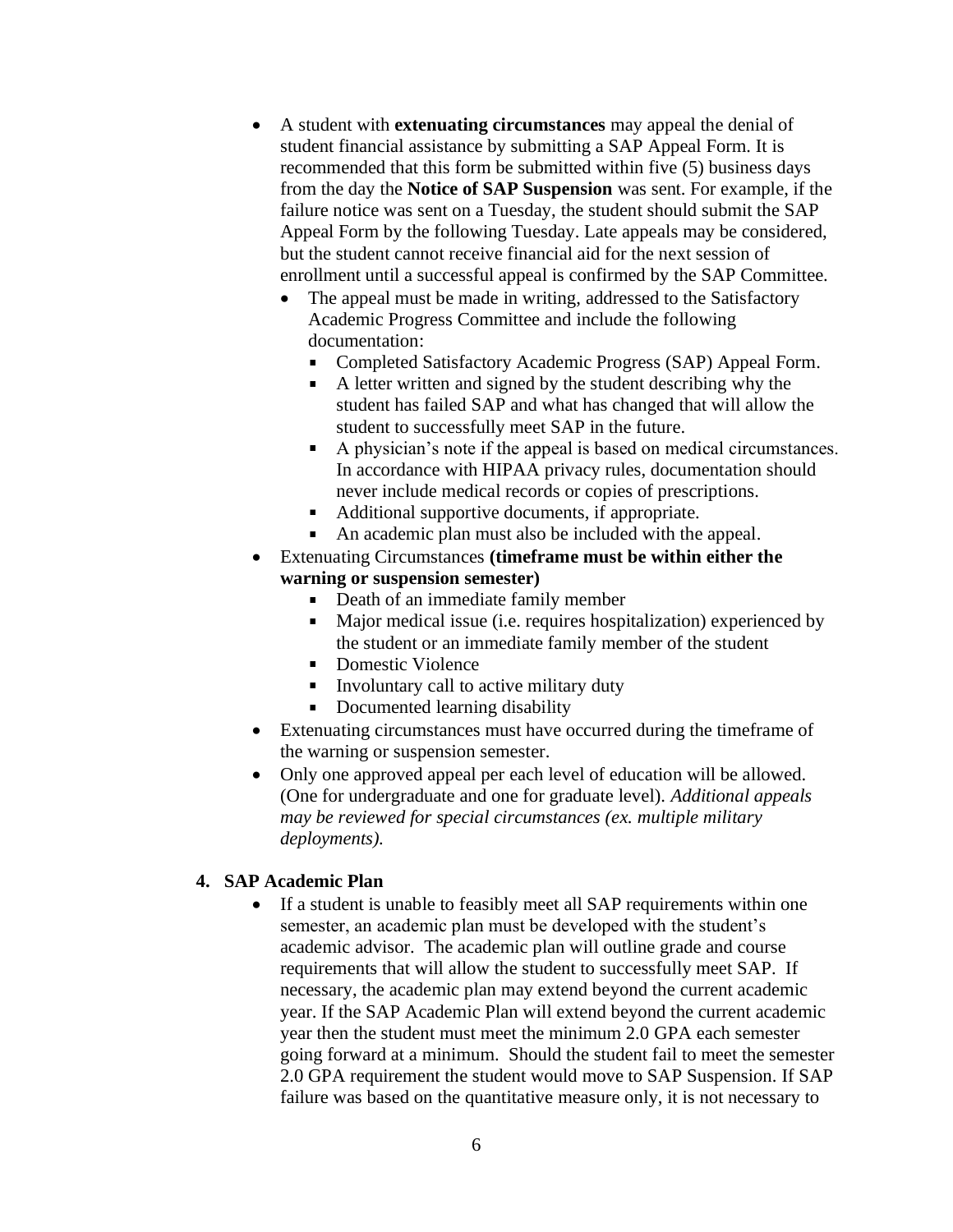establish an academic plan. If SAP failure was based on the maximum timeframe measure, the student must complete all credits required for degree completion by the end of the last semester of the academic plan.

• Under an academic plan, a student's progress will be monitored at the end of each semester in order to ensure that the student is progressing according to the requirements of the plan. As long as the student is progressing accordingly, the student will remain eligible for financial aid. If the student is not meeting the requirements of the plan, the student will not be eligible to receive financial aid until all components of SAP have been met.

#### **5. Reinstatement**

• Students may reestablish eligibility for financial aid by resolving their qualitative, quantitative or maximum timeframe deficiency. Discontinuing enrollment for a semester or opting to privately pay for coursework without utilizing federal aid will not be, in and of itself, sufficient to allow for reinstatement of financial aid eligibility. Students who are unsuccessful in their SAP appeals may continue their education by utilizing another payment method, such as a payment plan, an alternative loan through a private lender, or by paying out of pocket. The SAP process is run once per semester and student eligibility will be reviewed at that time.

#### • **Other Resources**

#### **Higher Education Act of 1965 (HEA)**

- $\bullet$  HEA Sec. 484(c)
- 34 CFR  $668.16(e)$
- $34$  CFR 668.32(f)
- 34 CFR 668.34
- **[SAP Appeal Form](https://uiu.edu/wp-content/uploads/SAP-Appeal-Form-v4.pdf)**

#### **CONTACTS**

Acting as the Policy Owner, the Financial Aid Office is responsible for answering questions regarding the application of this policy.

#### **SANCTIONS**

Failure to adhere to this SAP Policy will prevent a student from receiving financial aid funds.

#### **HISTORY**

July 1, 2011 – Policy was created and approved by President's Council March 29, 2017 – Revised policy approved by President's Council